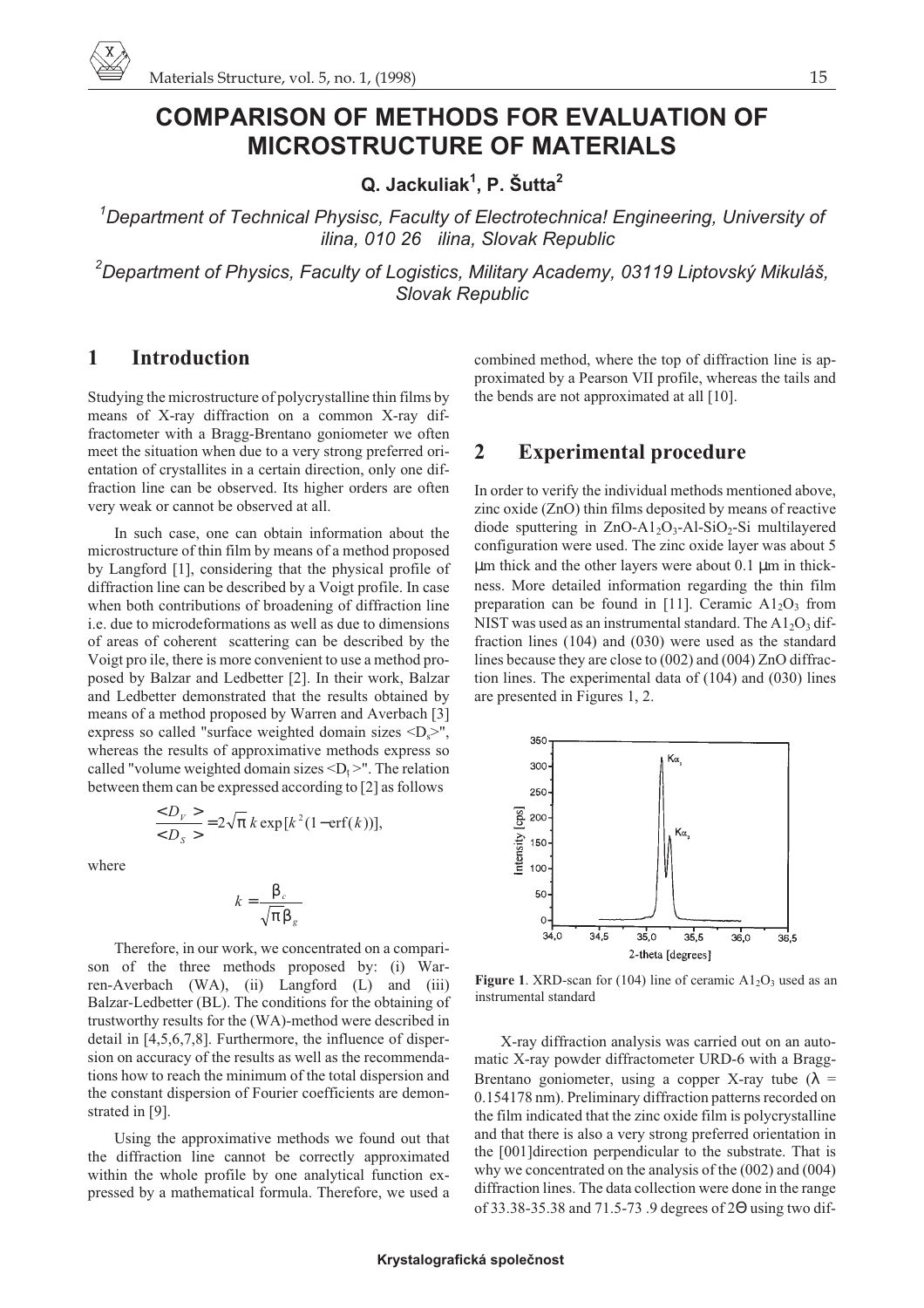

**Figure 2.** XRD-scan for (030) line of ceramic  $A1_2O_3$  used as an instrumental standard

ferent ways: (i) with a constant step of 0.02 deg in 2Θ (total measured points was 101 and 121) and with a constant counting time of 40 seconds at each step, and (ii) with an optimal number of 41 measured points with a different counting time at each step according to [9] in order to obtain constant dispersion at each measured point. The experimental data for (002) and (004) diffraction lines of ZnO thin film recorded by two different ways described above are demonstrated in Figures 3, 4, 5 and 6.



**Figure 3**. XRD-scan for (002) line of ZnO thin film recorded with a constant counting



**Figure 4** XRD-scan for (002) line of ZnO thin film recorded with a constant statistics



**F'igure 5.** XRD-scan for (004) line of ZnO thin film recorded with a constant counting



**Figure 6**. XRD-scan for (004) line of ZnO thin film recorded with a constant statistics

Because all authors [4-9] agree that the all methods mentioned above require precise background determination, a method of background subtraction proposed by Enzo and Parrish [12] was used. After smoothing of tails and bends of diffraction lines by means of programs for preliminary data processing [13] we determined the interval of approximation by Pearson VII profile for each line. When approximating the reference lines we found out that the  $\alpha_1$  and  $\alpha_2$  lines are asymmetric and that they are not identical. Therefore, we decided to use the Pearson VII profile for each line i.e.  $\alpha_1$  and  $\alpha_2$  separately [ 10).

Considering that the search of the absolute minimum of function of nine variables is a very complicated task, we divided it into the two parts. First, we performed only a rough approximation assuming that the  $\alpha_2$  line has a half of the intensity of  $\alpha_1$  line, it has the same shape and that both lines are shifted by a certain angle of ∆2Θ from each other. When obtained the rough parameters, the method of least square sum was used to evaluate all nine parameters. When applied the method of least square sum, at first we used a spline method and then we used a gradient method in order to determine the absolute minimum of investigated function as it is indicated in [14].

Because the shift of the  $\alpha_2$  line against the at line getting worse an accuracy of setting of the Fourier coefficients [4] and at the same time the approximative methods need the integral breadth and FWHM as well, the separation of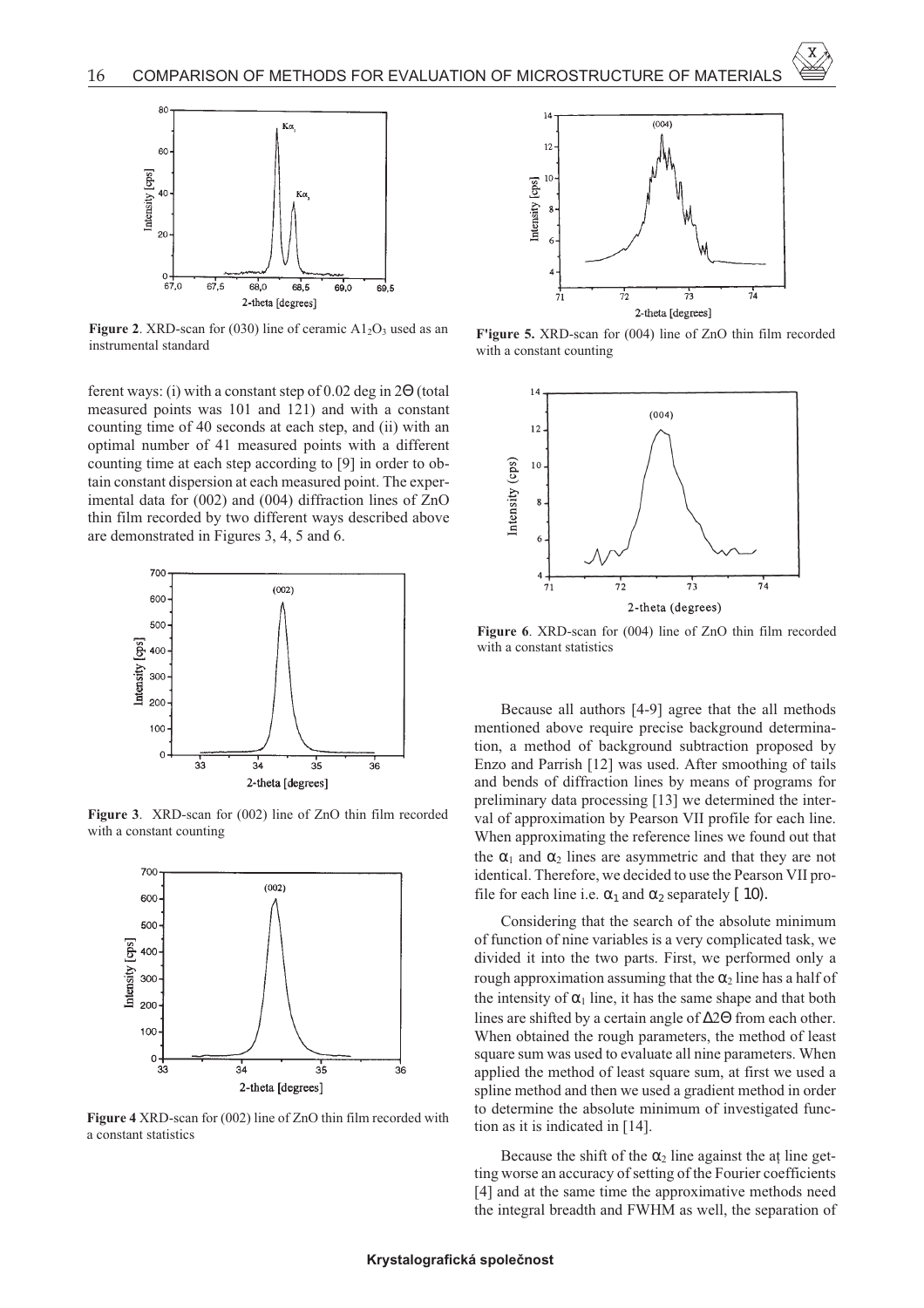complete line profile into its individual  $\alpha_1$  and  $\alpha_2$  components was necessary. The top part of the diffraction profile was already separated in the course of approximation by Pearson VII profile so that only tails and outer bends had to be separated. Because a Rachinger method did not satisfy for this purpose (the  $\alpha_1$  and  $\alpha_2$ ) line profiles are asymmetric), the separation of complete a line profile into its individual  $\alpha_1$  and  $\alpha_2$  components was done by using a Lorentz profile with a variable power which was particularly set up for the each profile. The same widths were used as in case of approximation by Pearson VII profile.

Preliminary processing and the separation of complete a line profiles into their individual  $\alpha_1$  and  $\alpha_2$  components are demonstrated in Figures 7, 8, 9 and 10. Fourier analysis and determination of microdeformations and dimensions of areas of coherent scattering were performed according to Iveronova and Revkeviè [15].



**Figure 7.** XRD-scan for (104) line of ceramic A1<sub>2</sub>O<sub>3</sub> after its preliminary processing



**Figure 8.** XRD-scan for (030) line of ceramic  $A1_2O_3$  after its preliminary processing

### **3 Results and Discussion**

Microdeformations and the dimensions of areas of coherent scattering calculated by different methods are presented in Table 1 and in Figures 12 and 13. When working up the experimental data, we found out that the method of recording with a constant counting time at each step is not quite convenient for diffraction line with a low intensity.



**Figure 9**. XRD-scan for (002) line of ZnO film recorded with a constant counting



**Figure 10.** XRD-scan for (002) line of ZnO film recorded with a constant statistics at each step after its preliminary processing and separation into  $\alpha_1$  and  $\alpha_2$  components



**Figure 11.** XRD-scan for (004) line of ZnO film recorded with a constant statistics after its preliminary processing and separation into  $\alpha_1$  and  $\alpha_2$  components

Tkaèev [16] has demonstrated that for a correct determination of integrated intensity a very high number of counts has to be recorded. In case of recording with a constant counting time at each step, it is not always accepted. In consequence that the (BL)-method could not be used for a sample which was working up by the way mentioned above.

In the approximation of (004) line recorded with a constant time at each step by a Pearson VII profile we always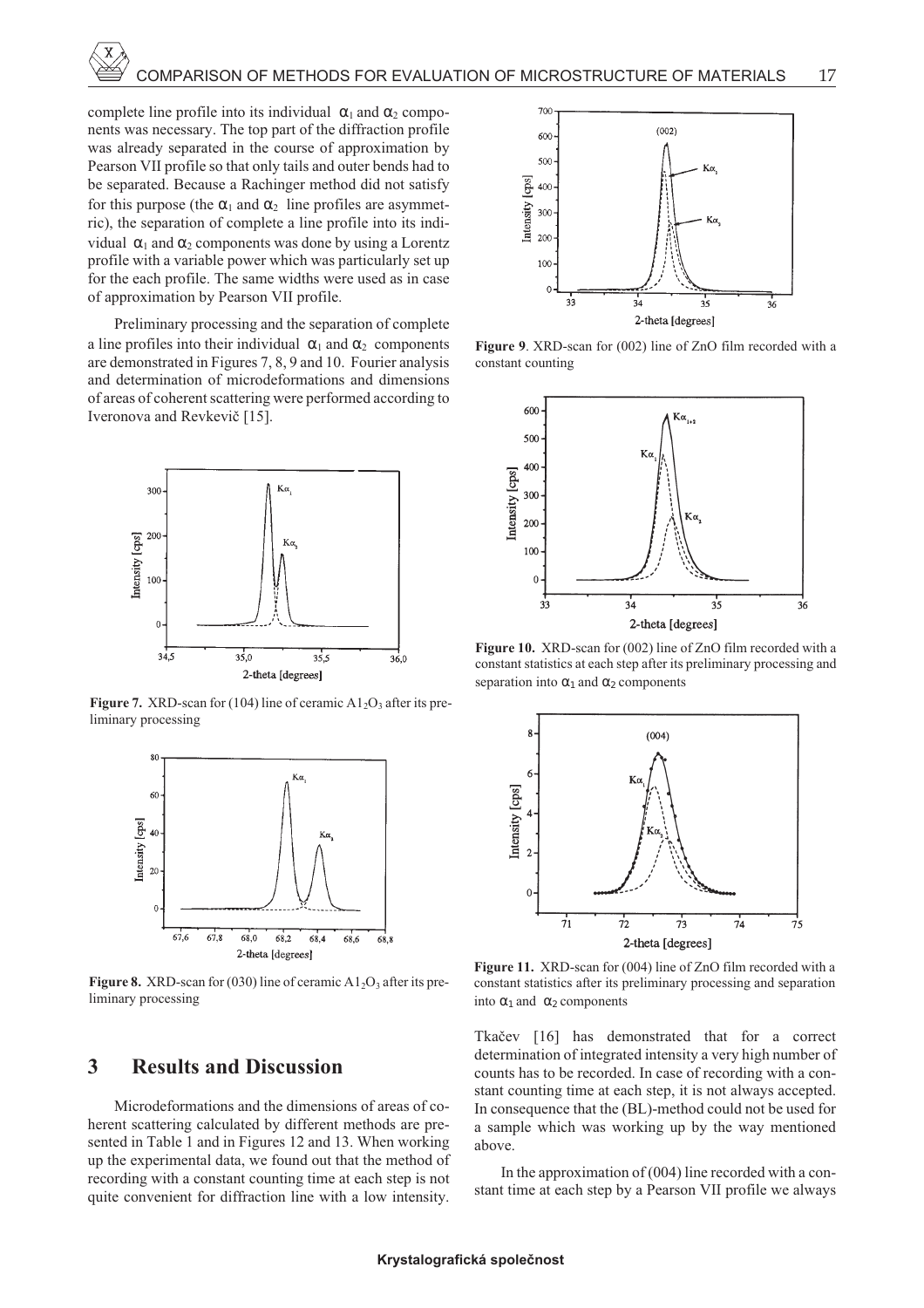| Langford method                 |                        |          |  |  |
|---------------------------------|------------------------|----------|--|--|
| Sample                          | $\epsilon \times 10^3$ | $D$ [nm] |  |  |
| $ZnO_{(002)}\sigma^2$ =const    | 2.3                    | 90       |  |  |
| $ZnO_{(004)}$ $\sigma^2$ =const | 2.4                    | 65       |  |  |
| $ZnO(002)$ t=const              | 1.6                    | 80       |  |  |
| $ZnO(004)$ t=const              | 1.2.                   | 30       |  |  |

**Table 1.** Size-strain parameters obtained by different methods

| Balzar & Ledbetter method    |                    |            |  |
|------------------------------|--------------------|------------|--|
| Sample                       | $D_{\rm eff}$   nm | $D_V$ [nm] |  |
| $ZnO_{(002)}\sigma^2$ =const | 60                 | 110        |  |
| $ZnO_{(004)}\sigma^2$ =const |                    |            |  |
| $ZnO(002)$ t=const           |                    |            |  |
| $ZnO(004)$ t=const           |                    |            |  |

| Warren & Averbach method     |                     |                  |  |  |
|------------------------------|---------------------|------------------|--|--|
| Sample                       | $D_{\alpha 1}$ [nm] | $D_{\alpha}$  nm |  |  |
| $ZnO_{(002)}\sigma^2$ =const | 85                  | 110              |  |  |
| $ZnO_{(004)}\sigma^2$ =const |                     |                  |  |  |
| $ZnO(002)$ t=const           | 92                  | 130              |  |  |
| $ZnO(004)$ t=const           |                     |                  |  |  |

obtained powers less than the unity for the  $\alpha_1$  component and for the  $\alpha_2$  component as well. As a consequence of that, when using the method proposed by (BL) we could obtain hugher values for  $D_{\text{eff}}$  than that for  $D_{V}$ , which is in contradiction to the theory. Therefore, this method could not be used in case of lines recorded with a constant counting time at each step. When compared the (L) and (BL) methods we found out that the domain sizes obtained by the (L)-method are comparable if the results of the second order line is taken into consideration (Table 1). On the other hand, the



**Figure 12.** Mean square strains  $\langle \epsilon^2 \rangle$  as a function of the reciprocal of distance L for (002) line of ZnO thin fllm recorded with a constant statistics at each step.



**Figure 13**. Microstrains in investigated ZnO thin fllms obtained by the Fourier analysis

microstrains obtained by the (L)-method do not depend on the order of reflection at all.

Microstrains determined by the (L)-method correspond to the microstrains determined by the (BL)-method approximately at 5 nm from the strain source.

Crystallite sizes calculated by means of Fourier analysis and according to the (BL)-method correspond to the theoretical assumption in case of sample investigated with a constant statistics at each point. On the other hand in case of the sample investigated with a constant counting time at each point, the higher values of crystallite sizes and lower microdeformations were observed in comparison with the sample investigated with a constant statistics not depending on the method of evaluation.

Values of microdeformations obtained by the Fourier analysis are in agreement with those obtained from the methods proposed by Langford and by Balzar and Ledbetter, nevertheless, they are a little higher.

## **4 Conclusions**

Our experiments confirmed that the results obtained by means of different methods are comparable and therefore it is possible to use the method proposed by Langford as well as the more precise method proposed by Balzar and Ledbetter depending on the preciseness required.

Weak diffraction lines for the "size-strain" analysis have to be recorded with the constant statistics at each point as it is proposed by Stremel [9]. Lines investigated by a constant counting time at each step seem to be narrower than those investigated by the constant statistics.

The method proposed by Langford gives satisfactory results for determination of microstrains while the domain sizes obtained by this method have to be taken into consideration only as an informative.